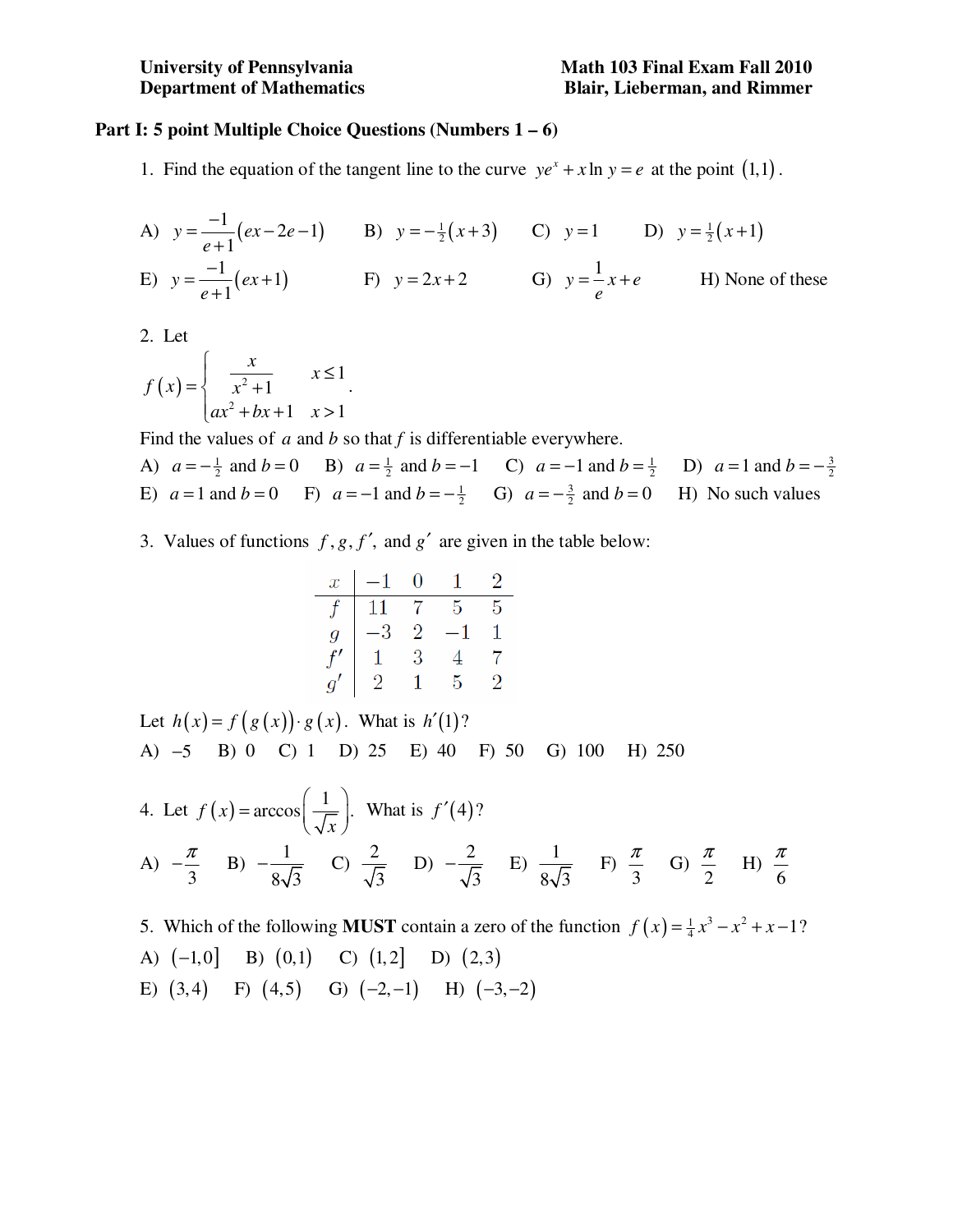6. The curves (i), (ii), and (iii) in the graph below are the graphs of a function  $f$  and its first and second derivatives. Which curve is  $f$ , which is  $f'$ , and which is  $f''$ ? Explain.



## **Part II: 10 point Multiple Choice Questions (Numbers 7 – 10)**

7. Compare the values

$$
L = \lim_{x \to 0^{+}} \frac{\sin x - x}{x^{3}}
$$
  
\n
$$
M = \lim_{x \to \infty} x^{\frac{1}{\sqrt{x}}}
$$
  
\n
$$
N = \lim_{x \to 2} \frac{x^{2} - 3x + 2}{4 - x^{2}}
$$
  
\nA)  $N < M$ , *L* does not exist  
\nB)  $N < L < M$   
\nC)  $N < L$ , *M* does not exist  
\nD)  $L < N < M$   
\nE)  $L < N = M$ 

- F)  $M < L < N$
- G)  $M < N < L$
- H)  $M < L$ , N does not exist

8. Evaluate  
\n
$$
\int_{0}^{\sqrt{3}} \frac{x}{\sqrt{x^{2} + 1}} dx
$$
\n(A) -4 B) 0 C) 1 D) 2 E) 3 F) 4 G) 5 H) ln 3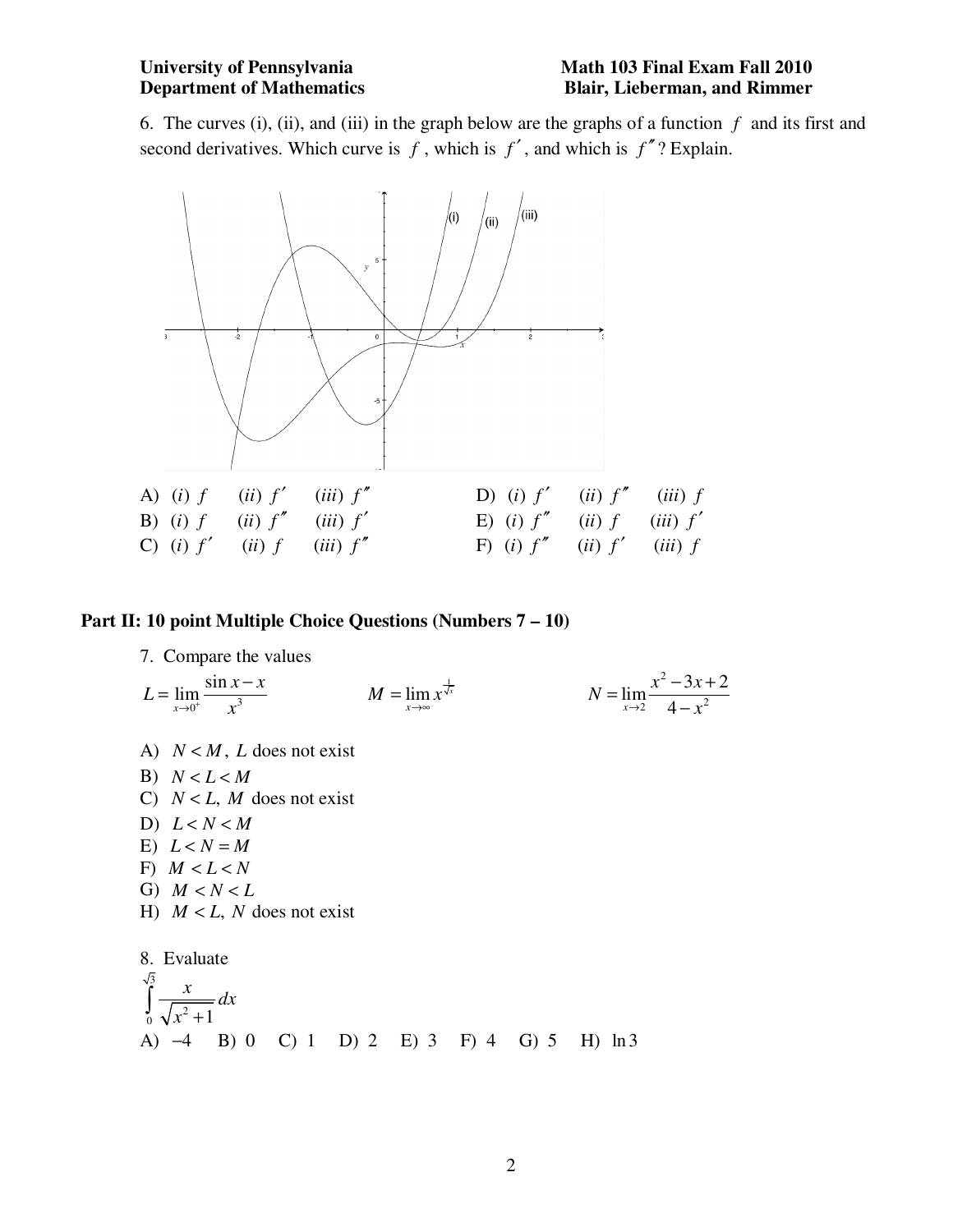9. Evaluate  $\frac{1}{2}$ 2  $\frac{1}{0}$  1 + 4 *dx*  $\int_{0}^{1} \frac{dx}{1+4x}$ A) 8  $\frac{\pi}{2}$  B) 6  $\frac{\pi}{\epsilon}$  C) 4  $\frac{\pi}{4}$  D) 3  $\frac{\pi}{2}$  E) 2  $\frac{\pi}{2}$  F)  $\frac{2}{7}$ 3  $\frac{\pi}{2}$  G)  $\pi$  H) 0

10. Evaluate  
\n
$$
\int_{1}^{e} \frac{\ln x}{x} e^{(\ln x)^{2}} dx
$$
\n(A) 0 B)  $\frac{1}{2}e$  C)  $e^{2}$  D) 1 E)  $\frac{1}{2}(e-1)$  F) 1-e G)  $\pi$  H) e

## **Part III: 10 point Open-Ended Questions (Numbers 11 – 13)**

- 11. Give the function  $f(x) = \frac{x^2}{x}$ 1  $f(x) = \frac{x^2 + x}{4}$ *x*  $=\frac{x^2+1}{x^2+1}$ − compute the following:
- A) Find the *x* -intercepts and *y* -intercepts.

1 pt. each for A and B 2 pts. each for C - F

- B) Find the vertical asymptotes.
- C) Find the slant asymptote.
- D) Find the intervals of increase and the intervals of decrease.
- E) Find the local maxima and minima.
- F) Use the values you found in parts A through E to sketch the graph.

12. A particle is moving along the curve  $y = x^2$ . As the particle passes through the point (2,4), its *x* -coordinate increases at a rate of 2  $\frac{\text{cm}}{\text{m}}$ . sec. . How fast is the distance from the particle to the origin changing at this instant?

13. A right circular cylinder is inscribed in a sphere of radius 3 cm. Find the largest possible volume of such a cylinder.